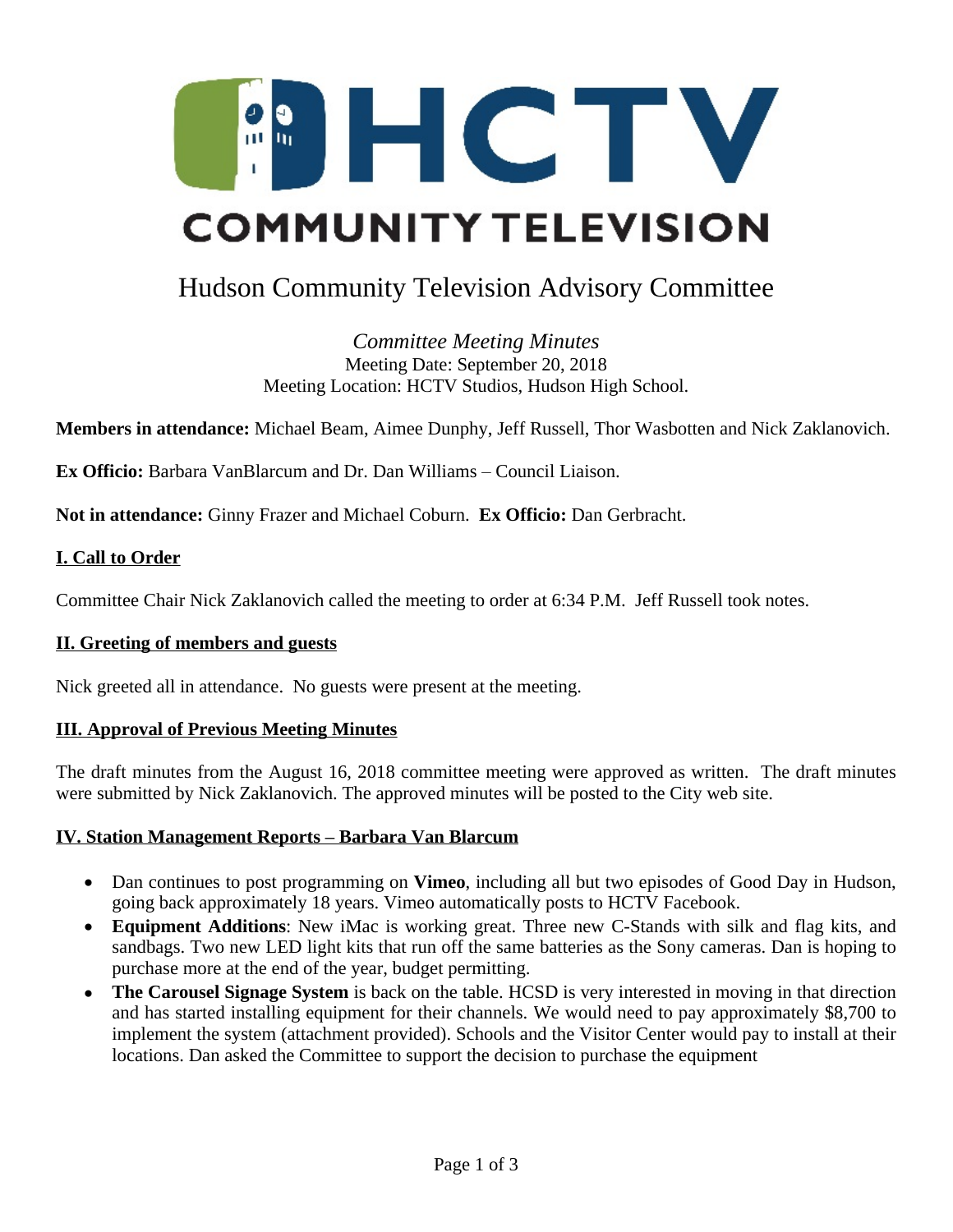#### **IV. Station Management Reports - Continued**

**Motion**: The HCTV-AC supports the plan to purchase the Carousel Signage System using funds from the Spectrum. (Motion made by M. Beam; T Wasbotten second.) Motion passed without opposition.

**Motion**: The HCTV-AC recommends to the city that the Carousel Screens be prominently displayed in the new Hudson City building (PASCO building). (Motion made by T. Wasbotten; M. Beam second.) Motion passed without opposition.

- New push to support downtown businesses. Produced a PSA on the CLE Social (under Dave's Cosmic Subs), first in a series highlighting downtown merchants.
- Phillip made a fire safety video with Rhonda and the HCFD for Fire Safety Month.
- Produced a video to support a grant for the Automatic Electronic Defibrulator (AED).
- Dan is presenting to the HCSD School Board about the Bloodhound projects that we've done with the students.
- HCTV will record and broadcast the Candidates Night in the HHS Auditorium, sponsored by the League of Women Voters on October 10.

## **Public Access Programming – Barbara Van Blarcum**

- Our KSU intern produced several PSAs this summer, some were date specific but a number will be able to run for a few years. They include PSAs on Case Barlow Farm, Destination Hudson, Hudson EMS, Friends of Hudson Parks, Hudson Community Chorus, and Hudson League for Service.
- Continue to produce programs for Retirepreneur and Appreciology. Maria Bednarik produced a program "Talking About" with interviews with Chief Carter and Leadership Hudson, with more shows planned. Also, Tom Speakes did another "About Hudson" program with Jamie Messenger from Drug Safe Hudson and Community First. Community First has also contacted us about doing something for "See Something. Say Something."
- Nick's program on Cy Young will be Airing.
- Kabir did a show of Dining with Women, a fundraising group in Hudson.
- Phillip did a show on the Tax Cuts and Jobs Act at the library sponsored by Hudson Community First.
- We recorded the Media Center Grand Opening ceremony.
- We recorded the groundbreaking for the new Middle School.
- We recorded Dr. Richard Breedon speaking to HHS physics students about his work with the CERN particle accelerator.
- Coming Soon: Parade of Bands, Learned Owl 50<sup>th</sup> Anniversary, Oral History with Martha Marsh, Green on the Green, Case Barlow Farm Fest. Hudson Hall of Fame Induction and Reception.
- Heinen's is donating cookies for the HCTV crew for football games.

# **V. HCTV Event Coverage Credit Announcement Update**

- Jeff will review his proposed announcements and boilerplate for community organizations where HCTV is recording an event. The concern is that it's too long. Jeff will do a shorter version.
- Ginny has recommended (to Friends of HCTV) creation of a printed handout about HCTV. We took a look at Ginny's draft.
- Dan had suggested that a banner could be displayed at events would be an alternative to an announcement. Not sure if this has been produced.